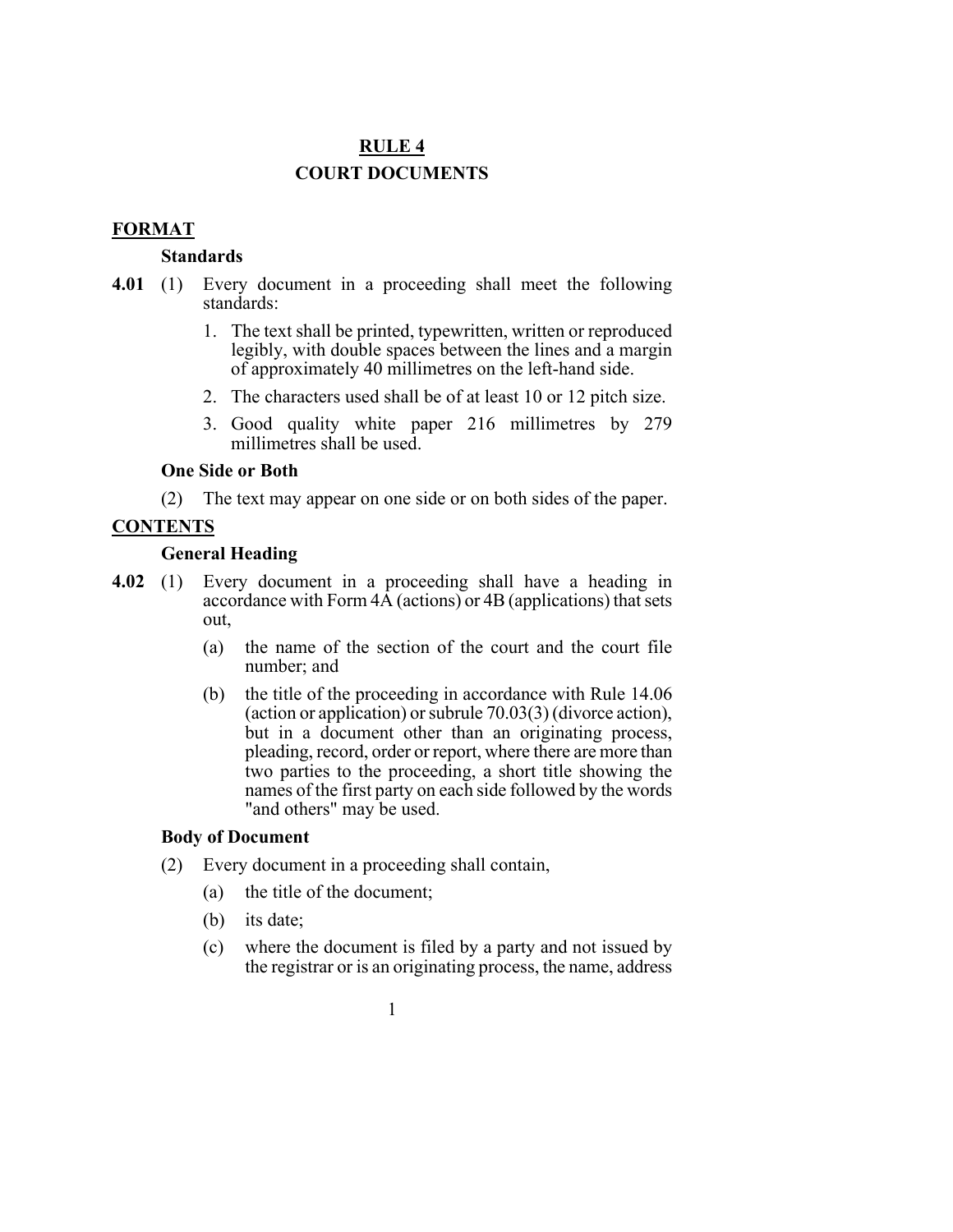and telephone number of the lawyer filing the document or, where a party acts in person, his or her name, address for service and telephone number; and

(d) the signature of the lawyer filing the document or of the party acting in person.

### **Backsheet**

- (3) Every document in a proceeding shall have a backsheet in accordance with Form 4C that sets out,
	- (a) the short title of the proceeding;
	- (b) the name of the section of the court and the court file number;
	- (c) the location of the court office in which the proceeding was commenced;
	- (d) the title of the document; and
	- (e) the name and address of the lawyer serving or filing the document or, where a party acts in person, his or her name, designated address(es) for service and telephone number.

# **CERTIFIED COPIES OF COURT DOCUMENTS**

**4.03** On the requisition of a person entitled to see a document in the court file under subsection 62.(1) of the *Judicature Act* and on payment of the prescribed fee, the registrar shall issue a certified copy of the document.

# **NOTICE TO BE GIVEN IN WRITING OR ELECTRONICALLY**

- **4.04**(1) A notice required to be given by these rules shall be given,
	- (a) in writing; or
	- (b) electronically, if the use of electronic means is authorized.

# **ISSUING AND FILING OF DOCUMENTS**

#### **Issuing Documents**

**4.05** (1) A document may be issued only on personal attendance in the court office by the party seeking to issue it, by someone on the party's behalf or by facsimile transmission.

# **Issuing Originating Process**

(2) Except as provided in subrules (3) and (4), an originating process may be issued in the court office in Charlottetown.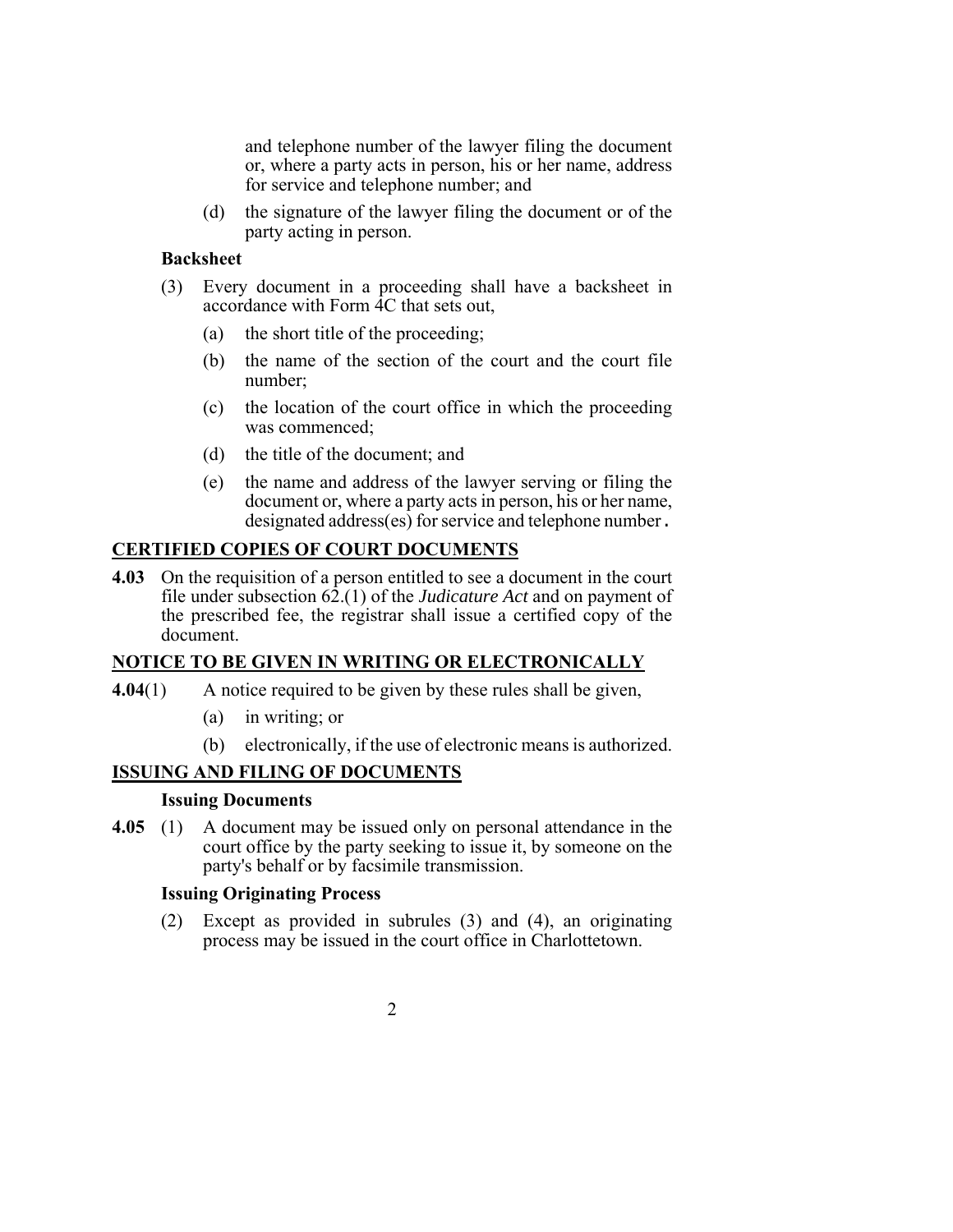(3) An originating process in the Supreme Court, General Section or Small Claims Section may be issued in the court office in Summerside with the original copy of the document being sent to the court office in Charlottetown and a copy left in the court office in Summerside.

### **Place of Filing**

- (4) All documents required to be filed in a proceeding shall be filed in the court office in which the proceeding was commenced, except where they are filed in the course of a hearing or where the rules provide otherwise, and any document filed in Summerside or Georgetown will have the original thereof forwarded to the court office in Charlottetown.
- (5) An affidavit, transcript, record or factum to be used on the hearing of a motion or application shall be filed, in the court office where the motion or application is to be heard.

#### **Court File Number**

(6) a. Every proceeding commenced in the Court Office in Charlottetown shall be assigned the following identification to identify the Charlottetown Court Office:

#### **S1**

b. Every proceeding commenced in the Court Office in Summerside shall be assigned the following identification to identify the Summerside Court Office:

### **S2**

- c. Every proceeding commenced in a Court Office shall also be assigned the appropriate identification as follows:
	- (1) the letters "CA" for a proceeding in the Court of Appeal;
	- (2) the letters "GS" for General Civil proceedings;
	- (3) the letters "GC" for Criminal proceedings;
	- (4) the letters "DV" for Divorce Petitions;
	- $(5)$  the letters "FS" for Family proceedings;
	- $(6)$  the letters "ES" for Estate proceedings;
	- (7) the letters "ME" for a Maintenance Enforcement proceeding;
	- $(8)$  the letters "SC" for Small Claims proceedings;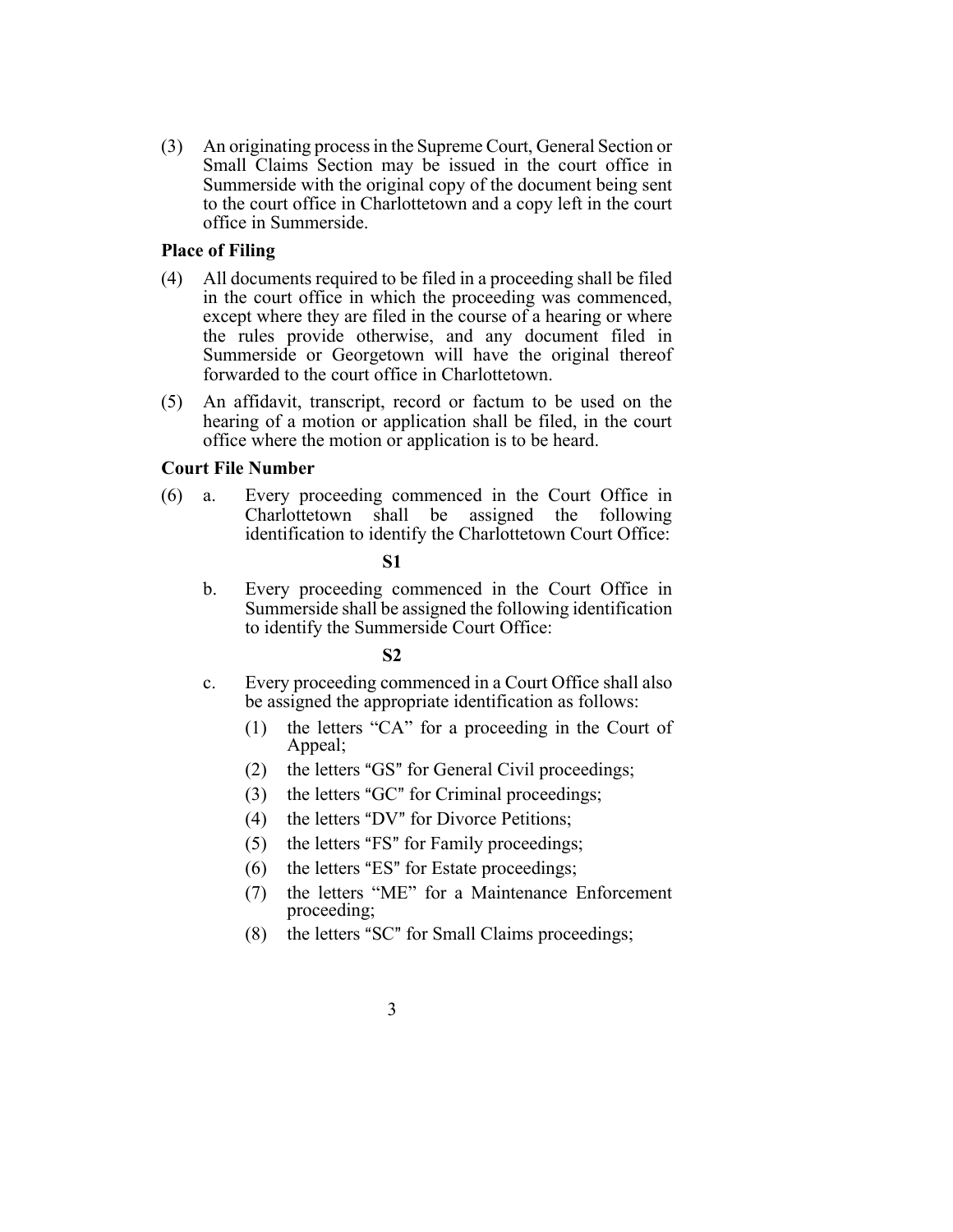- (9) the letters "YA" for Young Offenders Appeals in the Supreme Court; and
- (10) the consecutive number of the proceeding in order of filing in that office.
- (11) i.e., a general civil filing in the Charlottetown Court Office would have the following identification:

### **S1GS16000**

# **Filing by Leaving in Court Office or by Mail or by Facsimile Filing**

- (7) (a) Any document, other than an originating process, may be filed by leaving it at a court office, by mailing it to a court office accompanied by the prescribed fee or by facsimile transmission.
	- (b) Subject to Rule 4.02, a document which is issued or filed by facsimile transmission shall include a cover page indicating:
		- (i) the sender's name, address and telephone number;
		- (ii) the date and time of transmission;
		- (iii) the names of the parties in the proceeding and the file number, if one is assigned;
		- (iv) the total number of pages transmitted, including the cover page;
		- (v) the telephone number from which the document is transmitted;
		- (vi) the name and telephone number of a person to contact in the event of transmission problems;
	- (c) Subject to clause (d), the issuing or filing of a document shall be deemed complete at the time the facsimile transmission is issued or filed by the court and the issued or filed facsimile shall have the same force and effect as the original;
	- (d) Documents received by facsimile transmission shall only be issued or filed on working days and all documents received after court office hours will be issued or filed the following court office business day after receipt and clearly marked on their face "RECEIVED BY FAX" .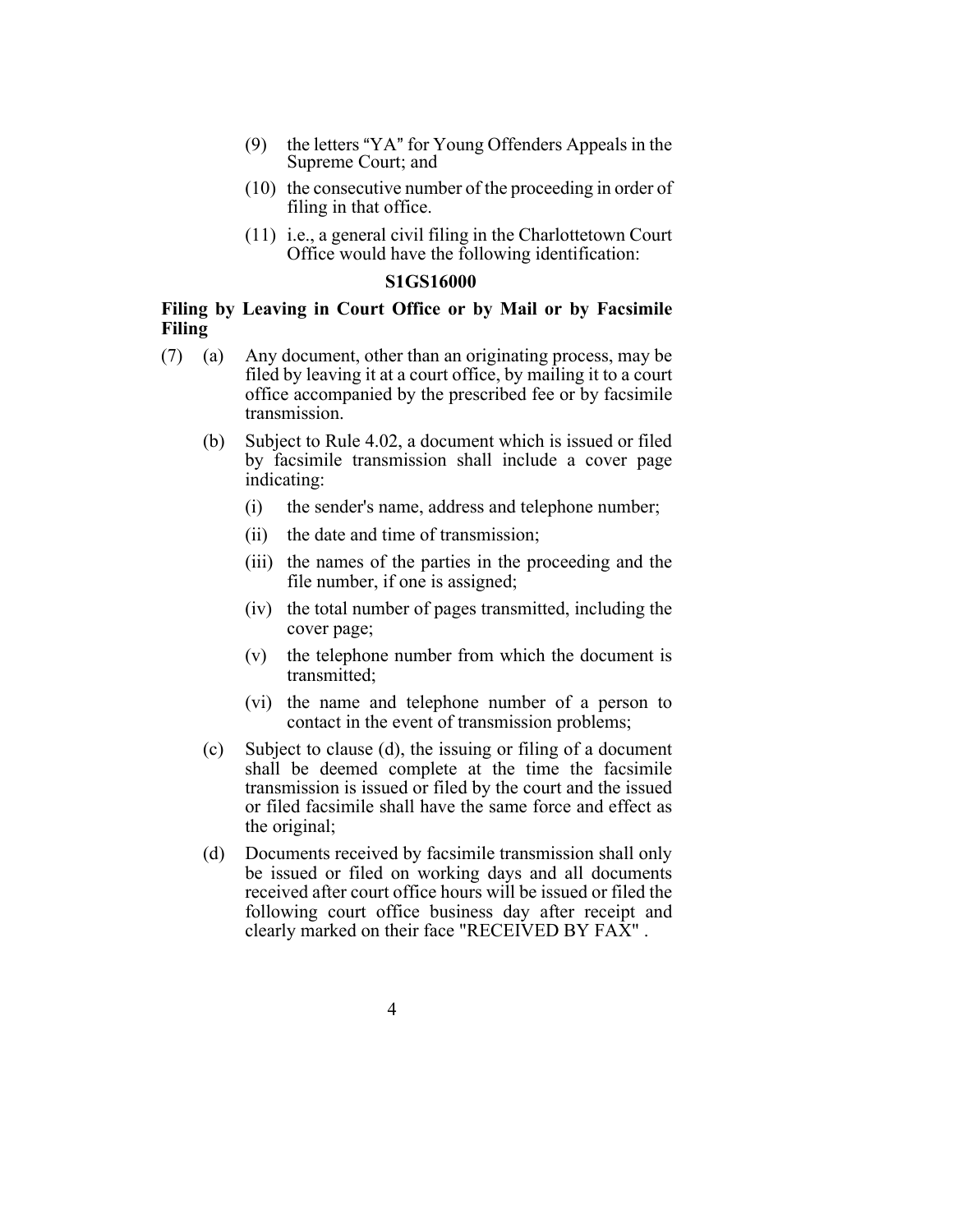- (e) The original of any document issued or filed by facsimile transmission shall be filed in the court file within three days of the original facsimile transmission and the Registrar shall destroy the facsimile and only maintain the original copy in the file. All fees must be paid at the time the original document is filed with the court.
- (f) Upon failure to comply with any of the requirements of this rule, the court may make such orders as are just, including but not limited to, an order striking pleadings or parts thereof, staying further proceedings until compliance is complete or dismissing the proceeding or any part thereof.
- (g) Any certified document sent by the court by facsimile transmission in accordance with clause (b) shall be deemed to be a certified original document notwithstanding the seal of the court is not impressed thereon. Such transmitted document may be further certified at an office of the court by its proper officer.

# **Date of Filing Where Filed by Mail**

(8) Where a document is filed by mail, the date of the filing stamp of the court office on the document shall be deemed to be the date of its filing, unless the court orders otherwise.

# **Where Document Filed by Mail not Received**

(9) Where a court office has no record of the receipt of a document alleged to have been filed by mail, the document shall be deemed not to have been filed, unless the court orders otherwise.

# **AFFIDAVITS**

# **Format**

- **4.06** (1) An affidavit used in a proceeding shall,
	- (a) be in Form 4D;
	- (b) be expressed in the first person;
	- (c) state the full name of the deponent and, if the deponent is a party or a lawyer, officer, director, member or employee of a party, shall state that fact;
	- (d) be divided into paragraphs, numbered consecutively, with each paragraph being confined as far as possible to a particular statement of fact; and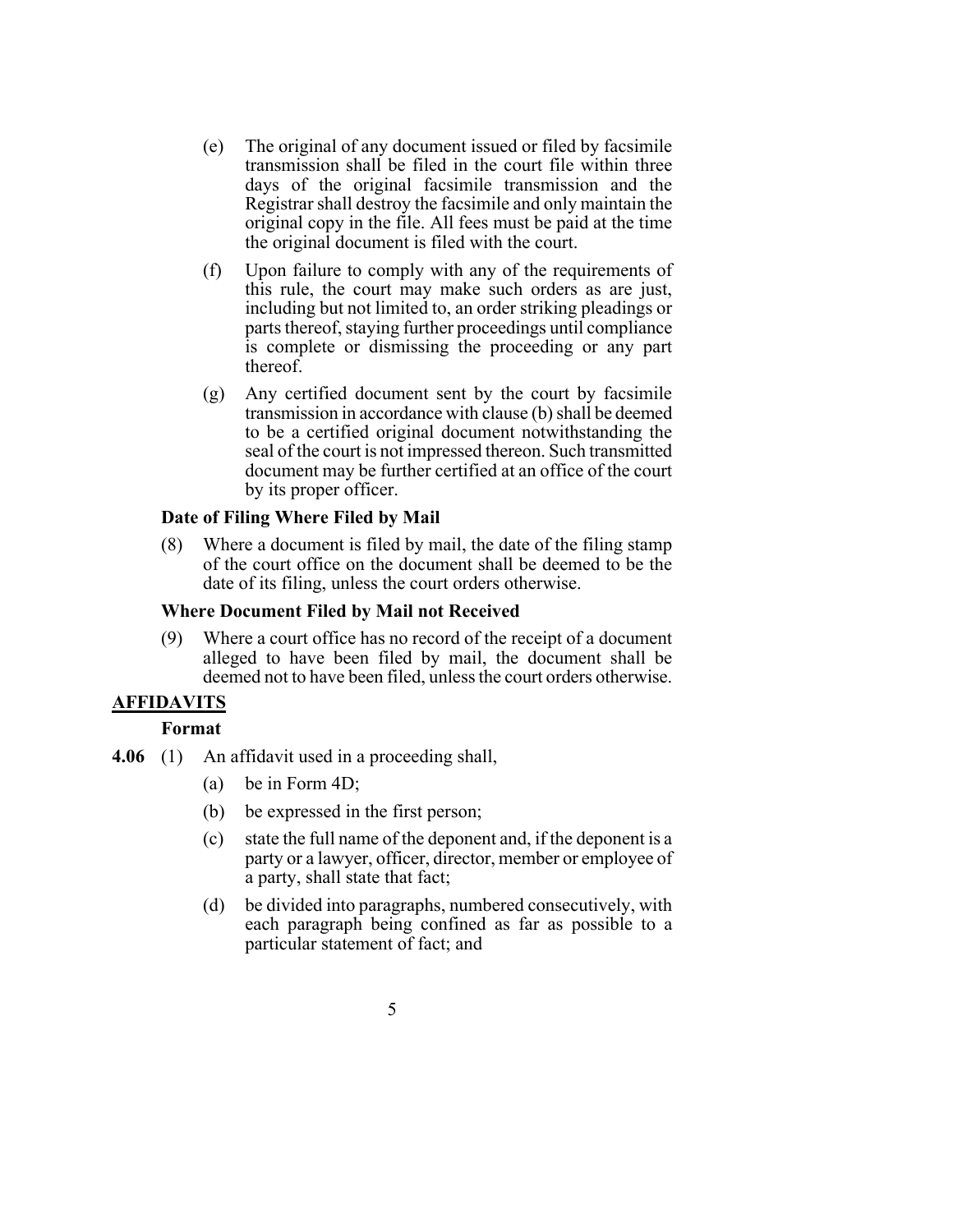(e) be signed by the deponent and sworn or affirmed before a person authorized to administer oaths or affirmations.

# **Contents**

(2) An affidavit shall be confined to the statement of facts within the personal knowledge of the deponent or to other evidence that the deponent could give if testifying as a witness in court, except where these rules provide otherwise.

# **Exhibits**

- (3) An exhibit that is referred to in an affidavit shall be marked as such by the person taking the affidavit and where the exhibit,
	- (a) is referred to as being attached to the affidavit, it shall be attached to and filed with the affidavit;
	- (b) is referred to as being produced and shown to the deponent, it shall not be attached to the affidavit or filed with it, but shall be left with the registrar for the use of the court, and on the disposition of the matter in respect of which the affidavit was filed, the exhibit shall be returned to the lawyer or party who filed the affidavit, unless the court orders otherwise; and
	- (c) is a document, a copy shall be served with the affidavit, unless it is impractical to do so.

# **By Two or More Deponents**

(4) Where an affidavit is made by two or more deponents, there shall be a separate jurat for each deponent, unless all the deponents make the affidavit before the same person at the same time, in which case one jurat containing the words "Sworn (or affirmed) by the above-named deponents" may be used.

# **For a Corporation**

(5) Where these rules require an affidavit to be made by a party and the party is a corporation, the affidavit may be made for the corporation by an officer, director or employee of the corporation.

# **For a Partnership**

(6) Where these rules require an affidavit to be made by a party and the party is a partnership, the affidavit may be made for the partnership by a partner or employee of the partnership.

# **By an Illiterate or Blind Person**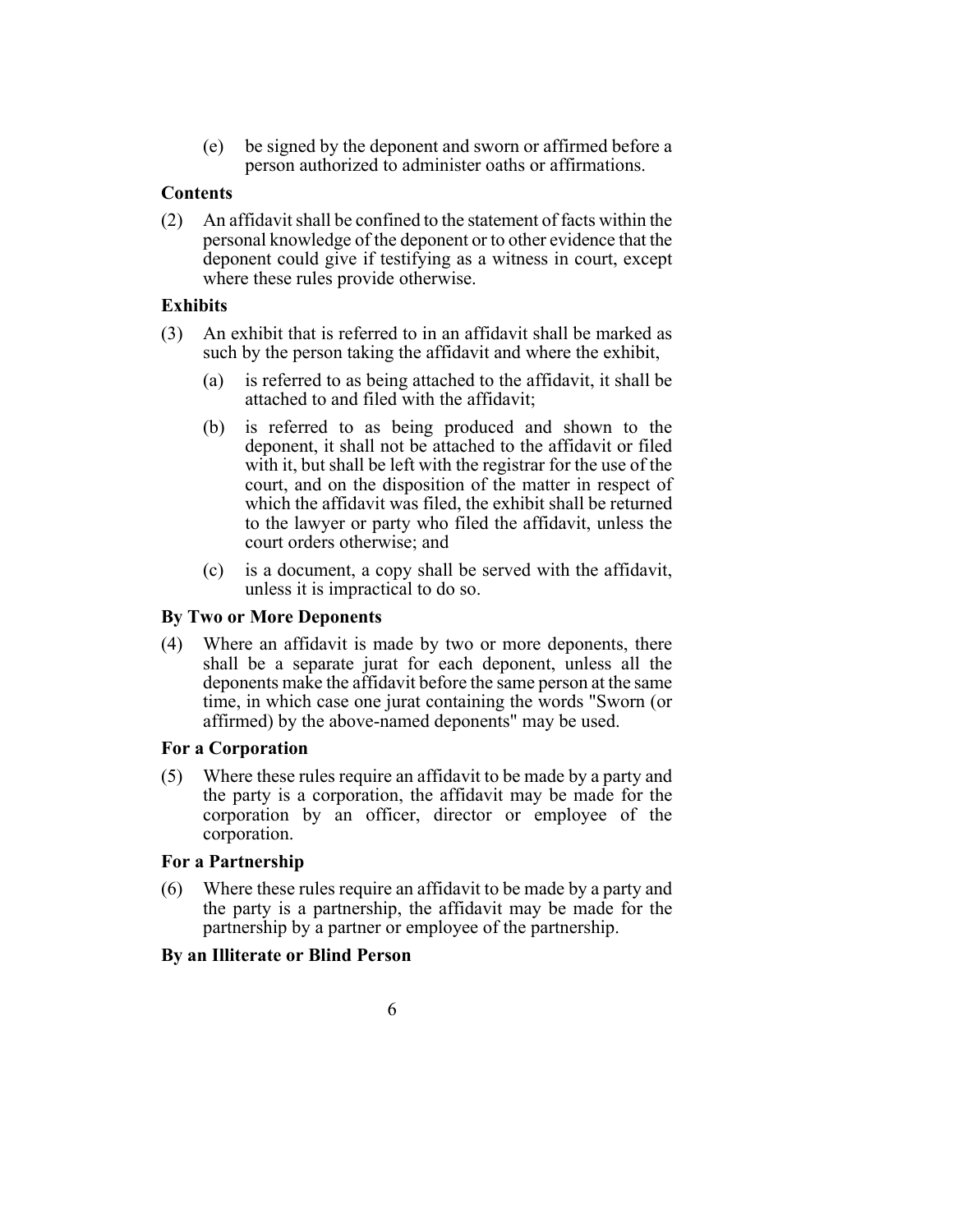(7) Where it appears to a person taking an affidavit that the deponent is illiterate or blind, the person shall certify in the jurat that the affidavit was read in his or her presence to the deponent, that the deponent appeared to understand it, and that the deponent signed the affidavit or placed his or her mark on it in the presence of the person taking the affidavit.

#### **By a Person Who Does not Understand the Language**

(8) Where it appears to a person taking an affidavit that the deponent does not understand the language used in the affidavit, the person shall certify in the jurat that the affidavit was interpreted to the deponent in the person's presence by a named interpreter who took an oath or made an affirmation before him or her to interpret the affidavit correctly.

### **Alterations**

(9) Any interlineation, erasure or other alteration in an affidavit shall be initialled by the person taking the affidavit and, unless so initialled, the affidavit shall not be used without leave of the presiding judge or officer.

# **BINDING OF RECORDS, APPEAL BOOKS, FACTUMS, TRANSCRIPTS**

- **4.07** (1) Subject to subrule (2), in the Supreme Court, records, factums, memorandums, and books of authorities shall have a frontsheet and backsheet of 176g/m<sup>2</sup> weight cover stock,
	- (a) in the case of a plaintiff, applicant or appellant, in blue;
	- (b) in the case of a defendant (including a third or subsequent party) or respondent, in yellow;
	- (c) in the case of a tribunal on an application for judicial review, in white; and
	- (d) in the case of an intervener, in orange.
	- (2) Except where filed as part of a record or other document, transcripts of evidence for use in the Supreme Court shall have a frontsheet and backsheet of  $176g/m^2$  weight cover in light gray, and where there is more than one volume of transcripts, the volumes shall be clearly numbered.
	- (3) Subject to subrule (4), in the Court of Appeal, appeal books records, factums, memorandums, and books of authorities shall have a frontsheet and backsheet of 176g/m<sup>2</sup> weight cover stock,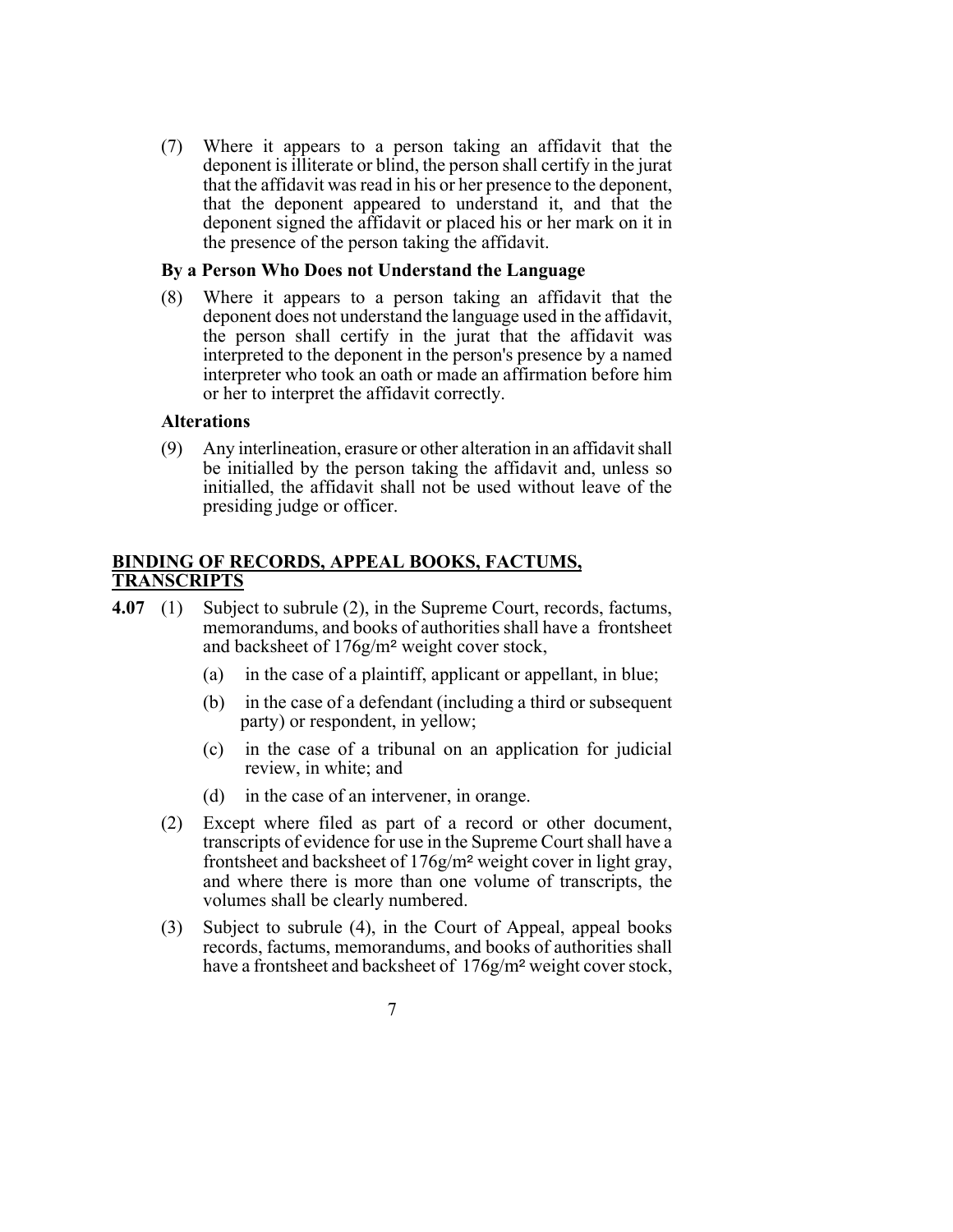- (a) in the case of an appellant or applicant, in buff;
- (b) in the case of a respondent, in green;
- (c) in the case of a tribunal on an appeal from an application for judicial review, in white; and
- (d) in the case of an intervener, in orange.
- (4) Except where filed as part of the appeal book, transcripts of evidence for use in the Court of Appeal shall have a frontsheet and backsheet of  $176g/m^2$  weight cover in red, and where there is more than one volume of transcripts, the volumes shall be clearly numbered.

### **REQUISITION**

**4.08** Where a party is entitled to require the Registrar to carry out a duty under these rules, the party may do so by filing a requisition (Form 4E) and paying the prescribed fee, if any.

### **TRANSCRIPTS**

# **Paper Size**

**4.09** (1) Evidence shall be transcribed on paper 8 1/2 inches by 11 inches in size with a margin of approximately 1 inch wide on the left side delimited by a vertical line.

# **Heading**

(2) The name of the court or, in the case of an examiner, the examiner's name, title and location shall be stated on the first page.

# **Standards**

- (3) The text shall be typewritten on thirty-two lines numbered in the margin at every fifth line.
- (4) Headings, such as swearing of a witness, direct examination and cross-examination, shall be capitalized and separated from the preceding text by the space of a numbered line, and the number of lines of text on the page may be reduced by one for each heading that appears on the page.
- (5) Every question shall commence on a new line and shall begin with the designation "Q.", followed, within 1/2 inch, by the question.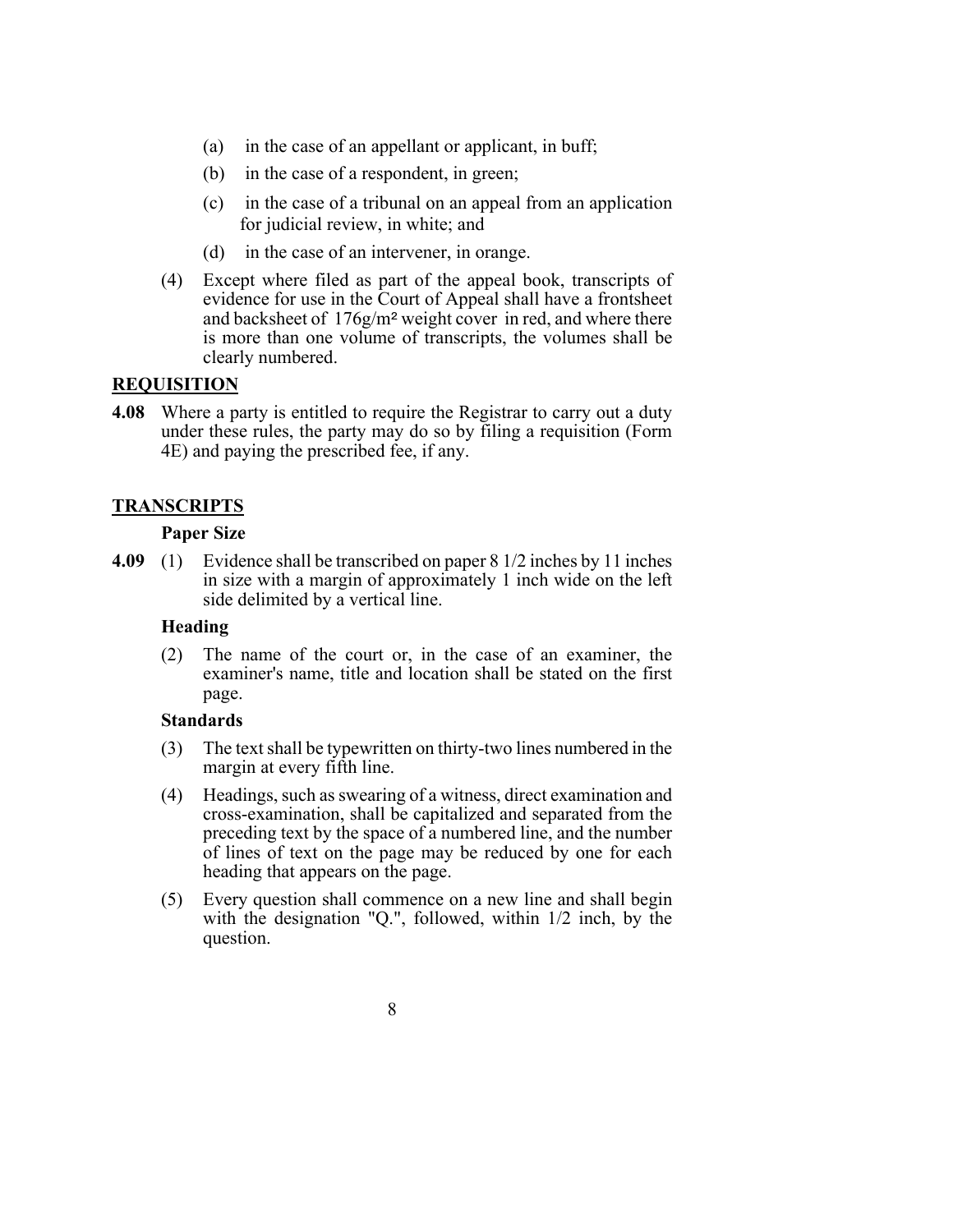- (6) Every answer shall commence on a new line and shall begin with the designation "A.", followed, within 1/2 inch, by the answer.
- (7) Each page of the transcript shall have on a line one-half inch from the top of the page the name of the witness, the page number of that witness' examination and the person is on "direct", "cross-examination", "re-direct" or "by the Court". To be usable in digital technology mode, transcripts shall be consecutively numbered.
- (8) In a transcript of evidence taken in or out of court, every line of question or answer shall begin 1/2 inch from the margin and shall be 51/2 inches in length.
- (9) Lines of text other than questions and answers shall be indented 1 1/2 inches from the margin and shall be 5 inches in length.
- (10) Every transcript of evidence taken in court or out of court shall have,
	- (a) a cover page setting out,
		- (i) court,
		- (ii) title of the proceeding,
		- (iii) the nature of the hearing or examination,
		- (iv) the place and date of the hearing or examination,
		- (v) the name of the presiding judge or officer, and
		- (vi) names of counsel; and
	- (b) a table of contents setting out,
		- (i) the name of each witness with the page number at which the examination, cross-examination and re-examination of the witness commence,
		- (ii) page number at which the charge to the jury, the objections to the charge and the re-charge commence,
		- (iii) the page number at which the reasons for judgment commence,
		- (iv) a list of the exhibits with the page number at which they were made exhibits, and